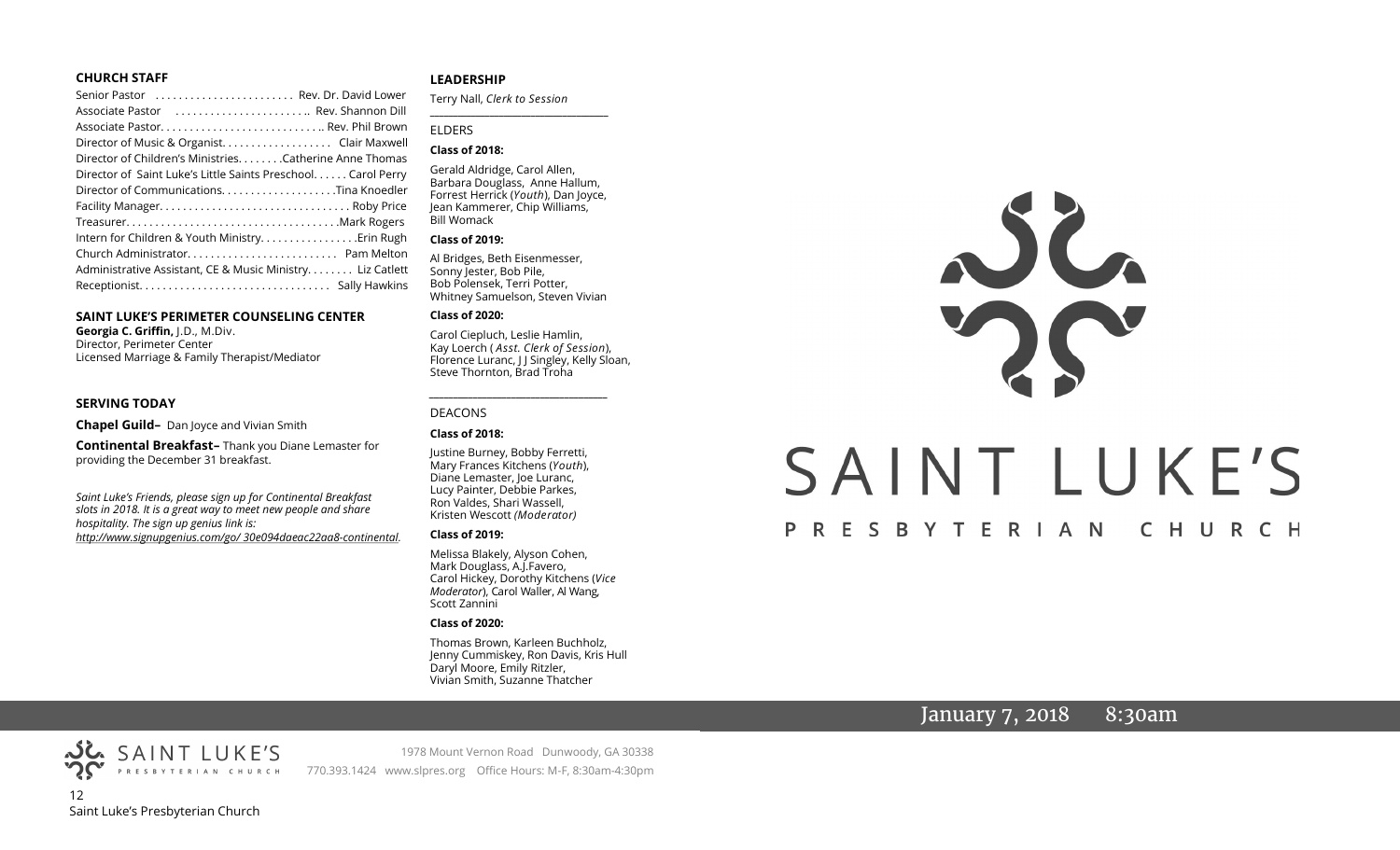

1978 Mount Vernon Road • Dunwoody, Georgia 30338 770.393.1424 • www.slpres.org

### **January 7, 2018**  First Sunday after Epiphany

### **Liturgical Color:** White

*Liturgical colors can orient us to the season of the church year and help to engage the sense of sight in worship. White symbolizes days, seasons of joy and communion. White also marks pivotal events in the life of Christ.* 

### **SUNDAY SCHEDULE**

8:30am Chapel Communion Service 9:30am Sunday School 10:30am Sanctuary Worship Service

*Nursery available at all services and Sunday School.* 

# MISSION

Responding to God's call and empowered by the Holy Spirit, we invite all to join us in knowing, serving, and sharing Jesus Christ here and around the world.

VISION

To be a beacon of faith, hope, and love– every member an active disciple in Christ's ministry.

### **WELCOME, GUESTS!**  We are delighted you are worshipping with us.

**DURING** the Welcome, please print the requested information on the Friendship Pad and pass the Friendship Pad down the pew.

**AFTER** the worship service, please join us outside the Chapel where our Pastors will be available to answer questions and provide you with a loaf of freshly-baked bread.

**FOR MORE** information about our programs, ministries or membership, please contact one of our Pastors at 770.393.1424, or visit our website: slpres.org.

# **THAT ALL MAY WORSHIP**

**ASSISTIVE** hearing devices, large print hymnals, large print bulletins and back cushions are available. Please contact an usher for further assistance.

**CHILDREN'S WORSHIP** notebooks and lacing crosses are available on the table just outside the Chapel doors. For your convenience, there is a Family Restroom located in the hallway of the administrative offices, on the first floor, near the main lobby.

### **HAPPY NEW YEAR TARTAN TROT**

**SPONSORS** — Let us know if you have any questions and thank you so much for supporting the race! Rebecca Strickland and Laura Singley, Tartan Trot Sponsorship

**1) REGISTER FOR THE RACE** — Use your complimentary race registrations! It's a perk of being a Sponsor. Use them yourself or give them away. Register NOW to guarantee a race t-shirt. Here is the registration link: [http://slpres.org/serve/tartan](http://slpres.org/serve/tartan-trot/tartan-trot-sponsor-runner-registration/)-trot/tartan-trotsponsor-runner-[registration/.](http://slpres.org/serve/tartan-trot/tartan-trot-sponsor-runner-registration/)

**2) PAY YOUR PLEDGE** — Drop a check off in the collection plate or the church office. Be sure to write "Tartan Trot 2018" in the memo line. Prefer to use your card on file at the church? No Problem! Simply send an email [\(laurasingley@att.net\).](mailto:laurasingley@att.net)

**3) MEASURE UP** — Tell us your t-shirt size [\(laurasingley@att.net\),](mailto:laurasingley@att.net) so you can sport your Tartan Trot gear around town.

**MARRIAGE ENRICHMENT GROUP (MEG) —** This group will resume on January 7 at 5pm in the FINCH room. All are welcome. If interested in finding more information about this group, please feel free to contact Kimey Reed at kimeyreed@gmail.com.

**FEAST BEGINS JANUARY17 - FEAST will run** for seven Wednesdays not including Ash Wednesday which is February 14. Please look for details next week on how to sign up.

**CHILLY? CHILI!** Adults are invited to the home of Mary and Billy Martin for a Chili Supper on Saturday, January 28, from 6:30pm-9pm, \$7.50/person at the door. Please RSVP on the poster in the church lobby, or please contact Mary Martin at marymckeemartin@gmail.com or Faye Cashwell at faye@cashwellhome.com.

### **MEN'S BREAKFAST, LEGISLATIVE UPDATE** —

Join us for the start of the year Men's Breakfast on Saturday, January 13 at 8am featuring our annual legislative update. Our guests will be Fran Millar, State Senator from the 40th District; Tom Taylor, House Representative from District 79; and Wendell Willard, House Representative from District 51. We need to know how many will attend so we can plan accordingly for the amount of food to prepare. Please RSVP via email no later than [January 10](x-apple-data-detectors://5) to Pam Melton, pammelton@slpres.org. Please include the number attending in your party. Saint Luke's women and their guests are always welcome. If you have any questions, please feel free to contact Tom Loftis at 770.605.2067 or email him at [tomloftis01@gmail.com](mailto:tomloftis01@gmail.com) or Bob Schultz at 404.771.6910, [bobschultz1@gmail.com.](mailto:bobschultz1@gmail.com)

**SUNDAY, JANUARY 21, HOW LONG DOES IT TAKE TO MAKE 10,000 SANDWICHES?** Come

and find out at the annual Presbyterian Women (PW) Sandwich Project. We'll be making sandwiches for hungry folks around Atlanta that will be distributed to five homeless shelters. Both young and old can help make sandwiches, so plan to attend! The fun starts at 9:30am. Additionally, this winter weather is cold, so we'll be collecting mittens and gloves for those in need. See our display in the lobby to sponsor a box of sandwiches for \$25! All donations help offset the cost of sandwiches.

### **WOMEN'S RETREAT, MARCH 2-4, DILLARD**

**HOUSE** — Registration is now open. Join us for a weekend of fellowship, fun and spiritual growth. Rev. Meredith Loftis will be the guest speaker. Deadline to sign up is January 28. https://tinyurl.com/slpcwomensretreat2018 .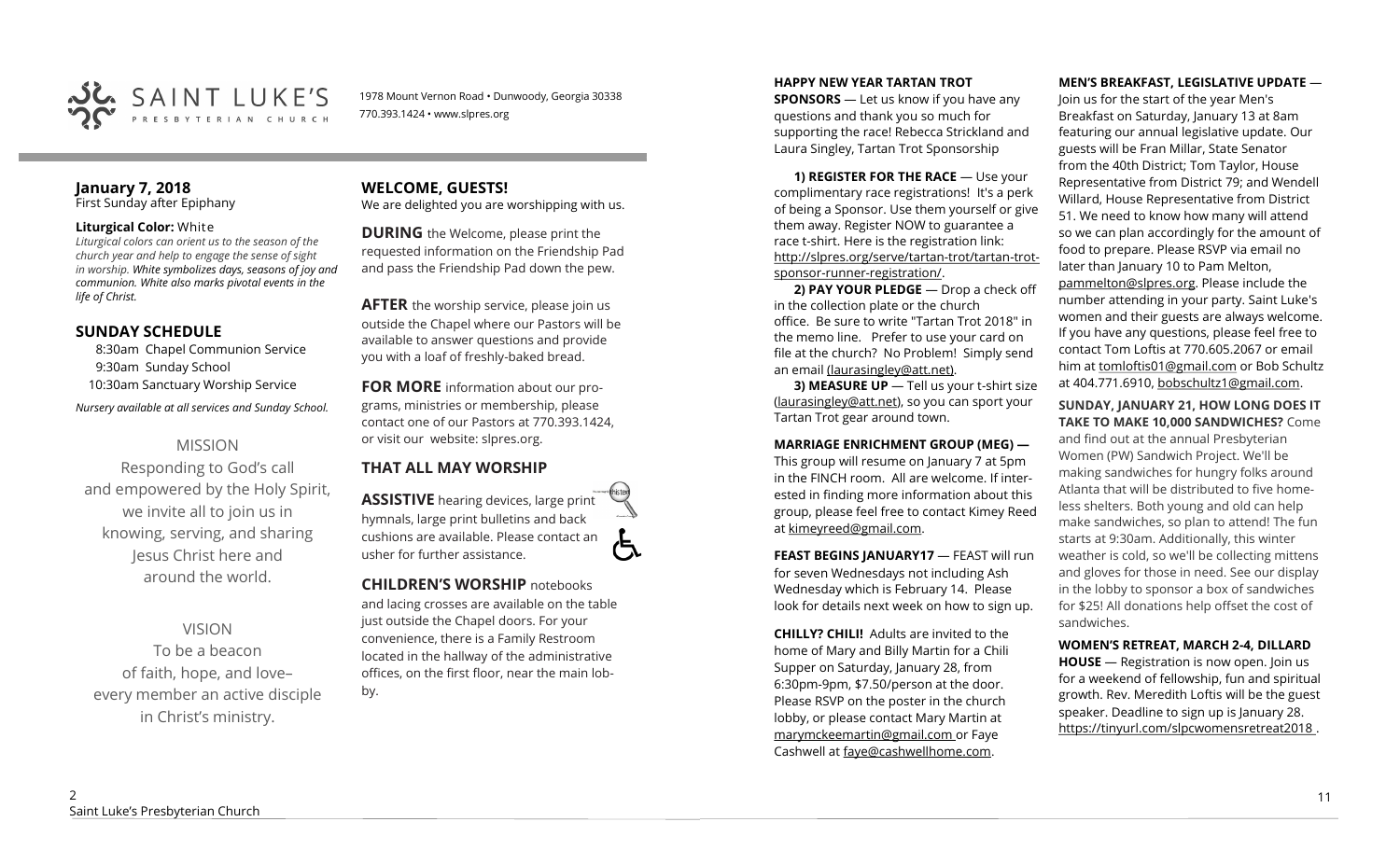# YOUTH MINISTRY

**Phil Brown philbrown@slpres.org / 770.393.1424 ext. 238** 

### **HERE'S WHAT'S COMING UP IN YOUTH MINISTRY:**

### **SUNDAY, JANUARY 7:**

9:30am, Sunday School at Church

5:30-7pm, Youth and Parent Potluck at Saint Luke's. Last name A-M bring a main dish to share. Last name N-Z bring a side dish or dessert to share.

 $\_$  ,  $\_$  ,  $\_$  ,  $\_$  ,  $\_$  ,  $\_$  ,  $\_$  ,  $\_$  ,  $\_$  ,  $\_$  ,  $\_$  ,  $\_$  ,  $\_$  ,  $\_$  ,  $\_$  ,  $\_$  ,  $\_$  ,  $\_$  ,  $\_$  ,  $\_$ 

### **SATURDAY MORNINGS TARTAN IN TRAINING:**

Tartan in Training on Saturdays in January. (13 & 20) We need two adults and three-four youth to help with childcare at church. Be at the church by 7:45 am you'll be done by 9am.

### **JANUARY 8 IS MT. TOP REGISTRATION DAY:**

More details coming next week. Registration will open at 8:00 pm on the Saint Luke's website. Spots will be filled on a first come-first serve basis. Dates: June 24-30, 2018. Total cost of the trip still TBD, but will be around \$325-\$350. \$150 deposit and paperwork due by February 1.

### **CONFIRMATION CLASS:**

Typically for 8th graders in the spring. We will begin in January.

### **CYCLE BAR TARTAN TROT FUNDRAISING EVENT:**

Join us at Cyclebar at 2:30pm, Saturday, January 13. Rides will be \$20 and all proceeds will benefit Tartan Trot. Register by January 10.

### **BOOT CAMP:**

Try a free boot camp at 9:30am, Saturday, January 20, Great Hall. Bring water and a towel or mat. Kilts are optional. Eye on the pie, people!

### **PARENT RETREAT IN MONTREAT, FEBRUARY 9-11:**

[More information here](https://www.authenticparents.org/) on an amazing weekend to recharge, learn, and grow as parents with people from around the Southeast. [www.authenticparents.org.](http://www.authenticparents.org/) Let Phil know if you are interested in a roommate for the weekend. We have a female looking for a roommate too. It looks like the retreat housing is going to fill up so let's get those registrations in. Registration price increase January 5.

### **NEW HIGH SCHOOL RETREAT DATES:**

We had to reschedule the high school retreat due to the snow. New dates are March 16-18. Same details as before. Still going to Mt. TOP. Still, need adults to come along with us. The new registration page will be up soon.

# **In Preparation for Worship**

Every disciple is called to specific tasks that are revealed by God. These tasks show the world our deep union with Christ. Thus, as disciples we do not start with tasks, but start with discovering God's voice in our life.

**Prelude** Prelude on the Introit for the Epiphany *Maurice Duruflé* 

### **Welcome and Announcements**

*If you are new to Saint Luke's today, welcome, we are so glad you are here! We have a gift of fresh bread we would love to give to you as a token of our gratitude. Please introduce yourself after worship to receive your welcome gift.*

*Please take the time now to fill out the Friendship Pads situated at the end of each pew. Write down your names and pass the pad down the pew, so that you may greet your pew neighbors by name and that we may know you are here.*

## **Call to Worship** From Psalm 66

- Leader: Make a joyful noise to God, all the earth; sing glory of his name; give him glorious praise.
- **People: Say to God, "How awesome are your deeds! Because of your great power, your enemies cringe before you.**
- Leader: All the earth worships you; they sing praises to you, sing praises to your name."
- **People: Come and see what God has done. Let us worship God.**

**Opening Hymn #54\*** Make a Joyful Noise to God *DIX* 

### **Call to Confession\***

Leader: The Lord be with you. **People: And also with you.** Leader: Let us pray.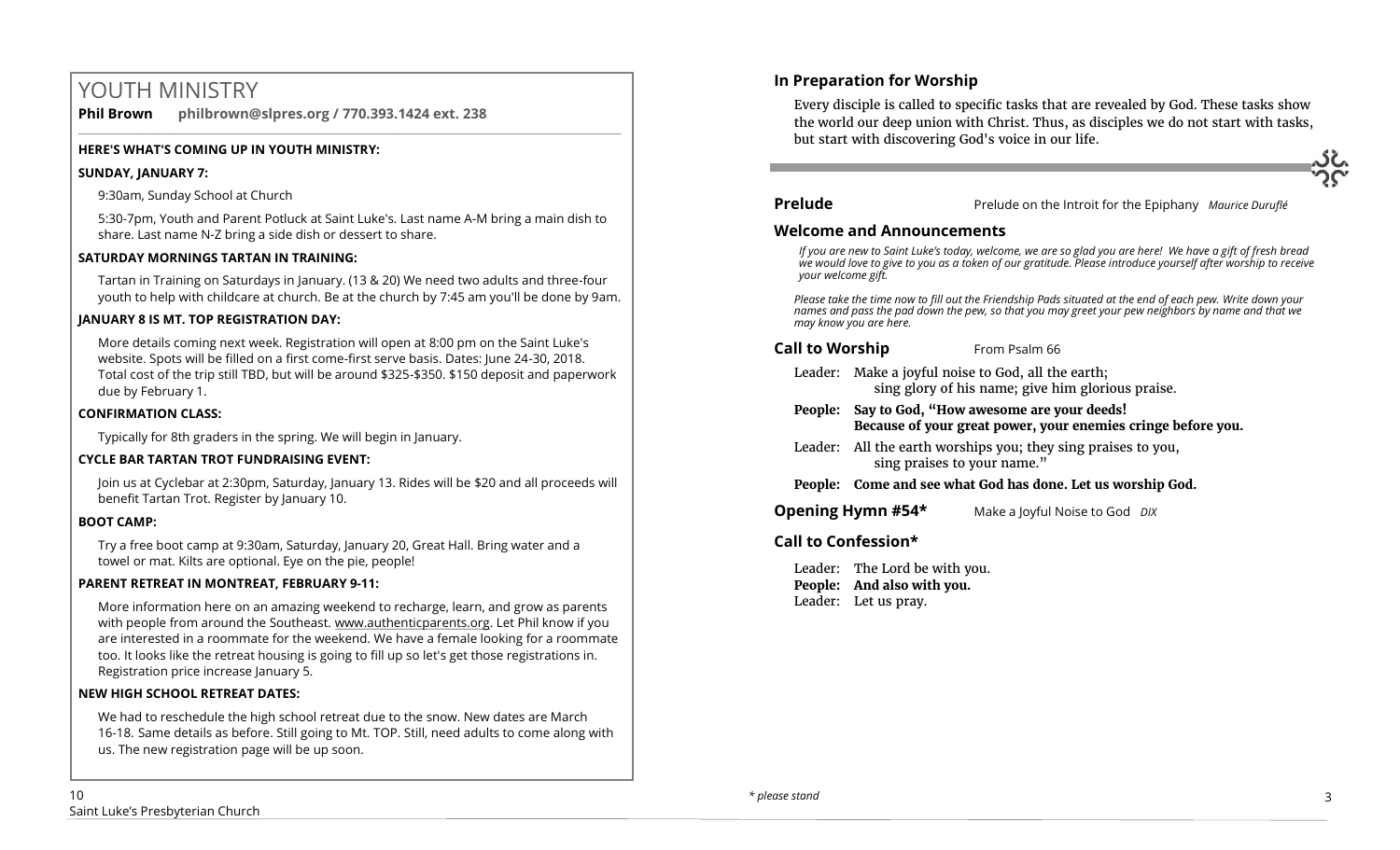### **Prayer of Confession\*** Prayer *Sheila E. Auld*

**Lord grant us the grace to be happy. The grace to find peace of mind.** 

**To walk in the ways of Jesus, leaving selfishness behind;** 

**to open our house to strangers, our table to those in need. And give us the grace and strength, Lord, to follow wherever you lead. Here now our silent prayers of the ways we have diverted from following you.** *(Silence is kept for personal confession)* 

Leader: Lord, in Your mercy, **People: Hear our prayer. Amen.**

## **Assurance of Forgiveness\***

**Song of Praise #581\*** Glory Be to the Father *GLORIA PATRI*

**Glory be to the Father, and to the Son and to the Holy Ghost. As it was in the beginning, is now and ever shall be. World without end. Amen.** 

### **Passing of the Peace of Christ\***

Leader: May the peace of Christ be with you. **People: And also with you.**

# **Prayer for Illumination**

**Scripture Lesson** John 1:43-51, *pages 92-93 of the New Testament*

Leader: The Word of the Lord. **People: Thanks be to God.**

**Tell Us Our Story David Lower** *David Lower**David Lower**David Lower Children are always welcome to stay in worship. If preferred, parents may take their child(ren) to the nursery.*

**Sermon** Phil Brown

# S P L A S H ! CHILDREN'S MINISTRIES

**Catherine Anne Thomas cathomas@slpres.org / 770.393.1424 ext. 228** 

### **MARK YOUR CALENDARS FOR UPCOMING 2018 EVENTS**

Details to follow in future publications.

 Back to School Pizza Lunch, 11:30am, Sunday, January 7. Follow up meeting from Conversations about Worship.

**\_\_\_\_\_\_\_\_\_\_\_\_\_\_\_\_\_\_\_\_\_\_\_\_\_\_\_\_\_\_\_\_\_\_\_\_\_\_\_\_\_\_\_\_\_\_\_\_\_\_\_\_\_\_\_\_\_\_\_\_\_\_\_\_\_\_\_\_\_\_\_\_\_\_\_\_\_\_\_\_\_\_\_\_\_\_\_\_\_\_\_\_\_\_\_\_\_\_\_\_\_\_\_\_\_\_** 

- **•** FEAST begins on Wednesday, January 17
- PW Sandwich Project is Sunday, January 21
- Boy Scout Sunday is also January 21
- VBS is June 11-14

# **SAINT LUKE'S LITTLE SAINTS PRESCHOOL & KINDERGARTEN**

### **Registration for the 2018 ~ 2019 school year is coming in January!**

Our accredited program honors the individuality of the child as we prepare each student for elementary school. Children ages 12 months through Kindergarten enjoy learning in our beautiful classrooms under the guidance of our dedicated and experienced teachers.

Church members register on January 23; Current families register on January 24. New community families register on January 25.

Questions or tours, Carol Perry, carolperry@slpres.org, 770.393.1424 x240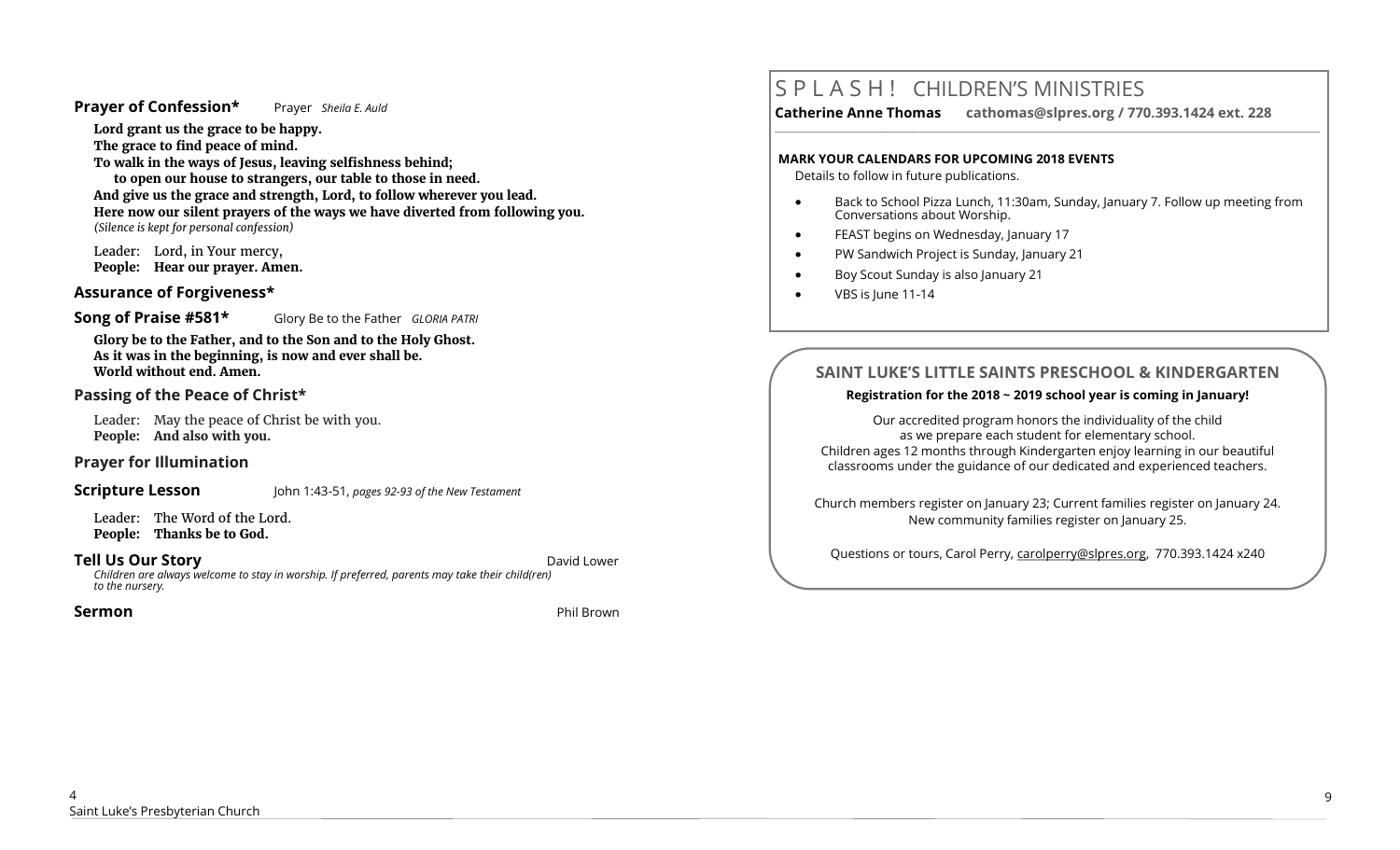# ADULT MINISTRY

**Shannon Dill shannondill@slpres.org / 770.393.1424 ext. 229** 

## **ADULT SUNDAY SCHOOL**

Individual classes have begun. Please see the website for a full description of each class. (http://slpres.org/program-ministries/adult-ministry/sunday-school)

 $\_$  ,  $\_$  ,  $\_$  ,  $\_$  ,  $\_$  ,  $\_$  ,  $\_$  ,  $\_$  ,  $\_$  ,  $\_$  ,  $\_$  ,  $\_$  ,  $\_$  ,  $\_$  ,  $\_$  ,  $\_$  ,  $\_$  ,  $\_$  ,  $\_$  ,  $\_$ 

Faith Foundations: Room 232 Seasons of the Spirit: Room 231/233 Soul Food: Room 234/236 House to House: Room 203, "Popular" Series Begins January 7 (See below)

Based on the book, "Popular" by leading psychologist Mitch Prinstein, we will learn how our "popularity" affects our success, our relationships, and our happiness. Using the Bible as another reference (crazy, right?!?) we will see how God actually lays out a plan for the kind of "popularity" that lasts. Navigating the world of cliques, social media, and fleeting friendships even more challenging for our children than it was for us. Our hope is that the discussion will produce helpful tools to better understand ourselves, our children, and each other. We will meet January 7, January 14, and January 28 (January 21 is the Sandwich Project) in Room 203, 9:30am-10:15am.

## **FRIDAY MORNING MEN'S BIBLE STUDY**

Fellowship and Bible study every Friday from 6:40-8am in the Parlor with Dan Joyce.

## **BIBLE STUDY: "WAYFARERS"**

Come join David, Shannon or Phil as this week's preacher leads a study of the scripture for the upcoming Sunday's worship. Meet on Wednesdays at 10am in the church library.

# MUSIC MINISTRY

**Clair Maxwell clairmaxwell@slpres.org / 770.393.1424 ext. 227**   $\_$  ,  $\_$  ,  $\_$  ,  $\_$  ,  $\_$  ,  $\_$  ,  $\_$  ,  $\_$  ,  $\_$  ,  $\_$  ,  $\_$  ,  $\_$  ,  $\_$  ,  $\_$  ,  $\_$  ,  $\_$  ,  $\_$  ,  $\_$  ,  $\_$ 

# **CHOIR REHEARSALS ON WEDNESDAYS**

5:00-5:45pm Cherub Choir, Ages 4-5, *Yvonne Miller, Director*  5:00-5:45pm Westminster Choir, Grades 1-5, *Clair Maxwell, Director*  6:30-7:20pm Festival Ringers, Youth & Adults, *Clair Maxwell, Director*  7:30-9:00pm Chancel Choir, Youth & Adults, *Clair Maxwell, Director* 

## **JOIN A CHOIR IN THE NEW YEAR!**

Chancel Choir and Festival Ringers – resumed January 3 Westminster and Cherub Choirs - resume January 17

**Affirmation of Faith\*** Apostles' Creed

**I believe in God, the Father Almighty, Maker of heaven and earth, and in Jesus Christ, His only Son, our Lord; who was conceived by the Holy Ghost, born of the Virgin Mary, suffered under Pontius Pilate; was crucified, dead, and buried; He descended into hell; the third day He rose again from the dead; He ascended into heaven, and sitteth on the right hand of God the Father Almighty; from thence He shall come to judge the quick and the dead. I believe in the Holy Ghost; the holy catholic Church; the communion of saints; the forgiveness of sins; the resurrection of the body; and the life everlasting. Amen.**

# **Offering Invitation**

*Giving is a tangible sign of worship. If you give electronically, there is a blue, laminated, electronic giving in the pew rack to place in the offering plate as it is passed.*

# **Offertory**



**Song of Thanksgiving** Christ is Made the Sure Foundation *WESTMINSTER ABBEY*